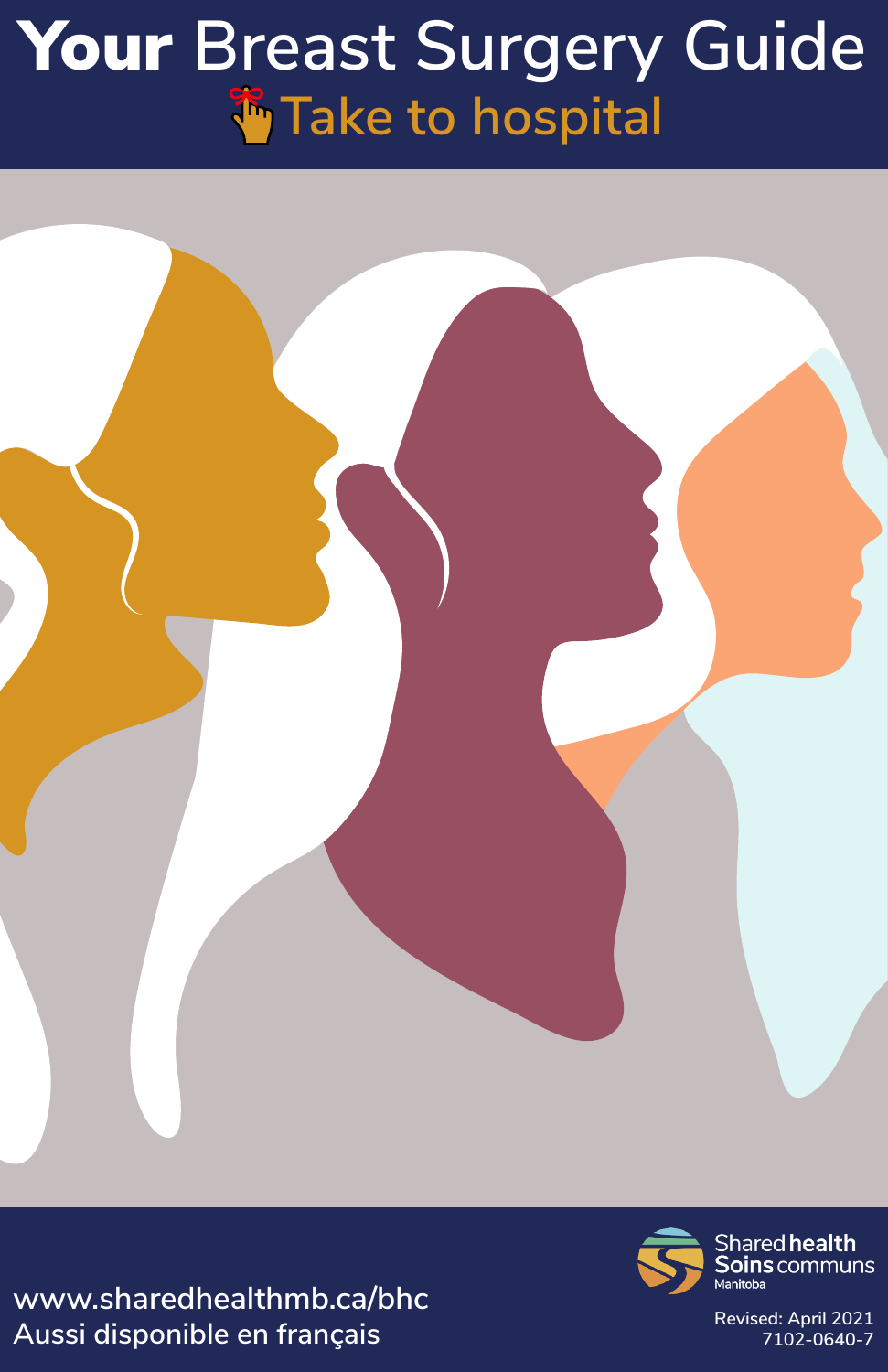# **Table of Contents**

| More Exercises (2 weeks or more after surgery with no drain, |  |
|--------------------------------------------------------------|--|
|                                                              |  |
|                                                              |  |
|                                                              |  |
|                                                              |  |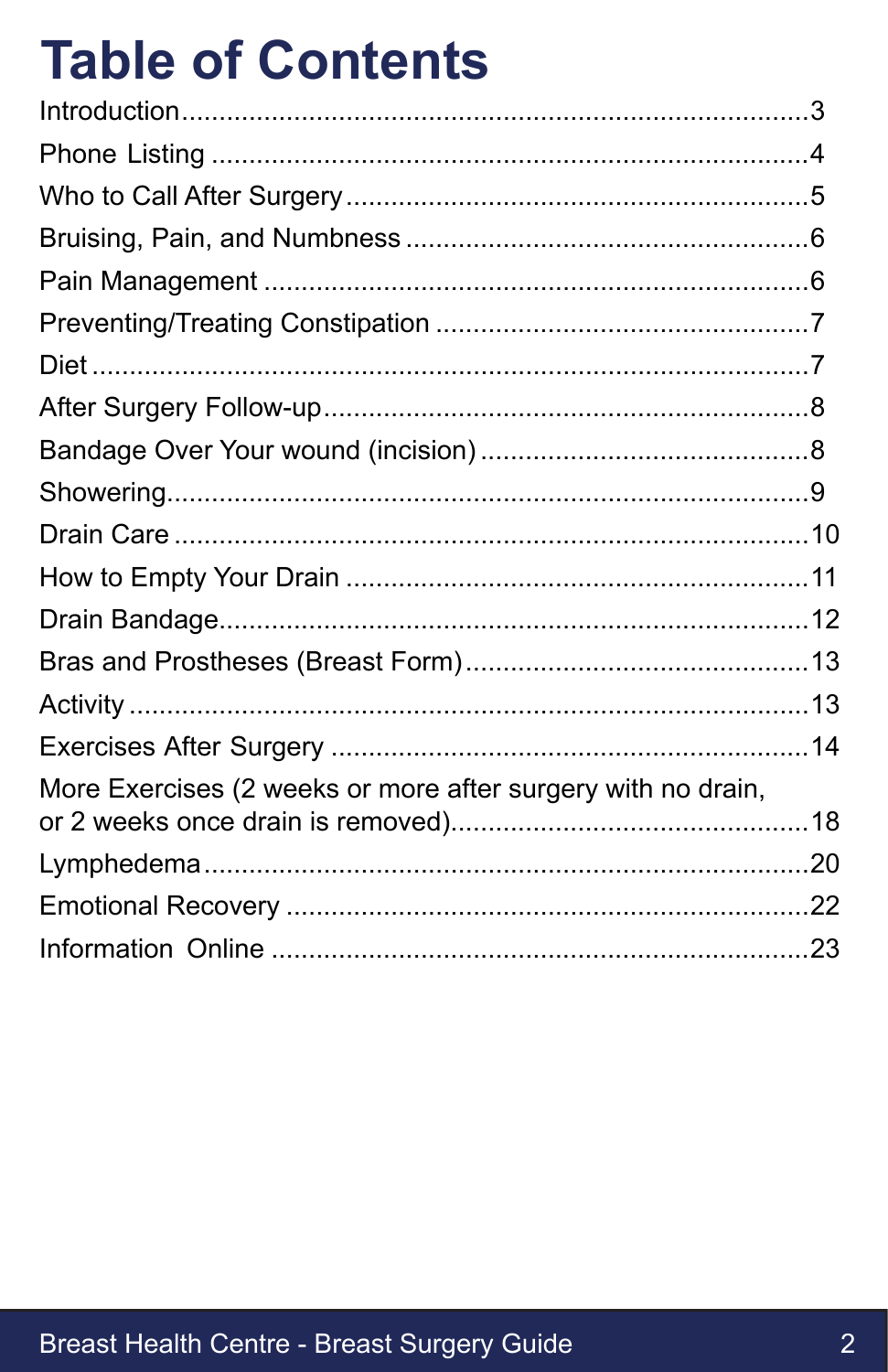### **Introduction**

Coping with breast cancer and breast cancer surgery can be difficult. For many people it is a life changing event, one that can leave you feeling anxious, upset and scared. It may be comforting to know that you are not alone. These feelings can be hard to deal with but they are normal and common.

Remember there is no "right way" to deal with cancer and with surgery. Not all people react the same way or need the same kind of help.

Sharing your feelings and concerns with others can help. If you need to reach out at this time, turn to the section in this booklet called "Emotional Recovery" on page 22 to connect with people who can help you.

The health-care team at the Breast Health Centre have written this booklet to help you care for yourself after your surgery. We hope this booklet will answer your questions and concerns about your surgery and how it may affect you.

We encourage you to ask questions and discuss concerns with your surgeon, team members and family.

#### **Breast Health Centre**

100-400 Taché Avenue, Winnipeg, Manitoba R2H 3C3 204-235-3906 or Toll-free in Manitoba 1-888-501-5219

[www.sharedhealthmb.ca/bhc](https://www.sharedhealthmb.ca/bhc )

Clinic Hours: Monday to Friday, 8:00 a.m. to 4:30 p.m.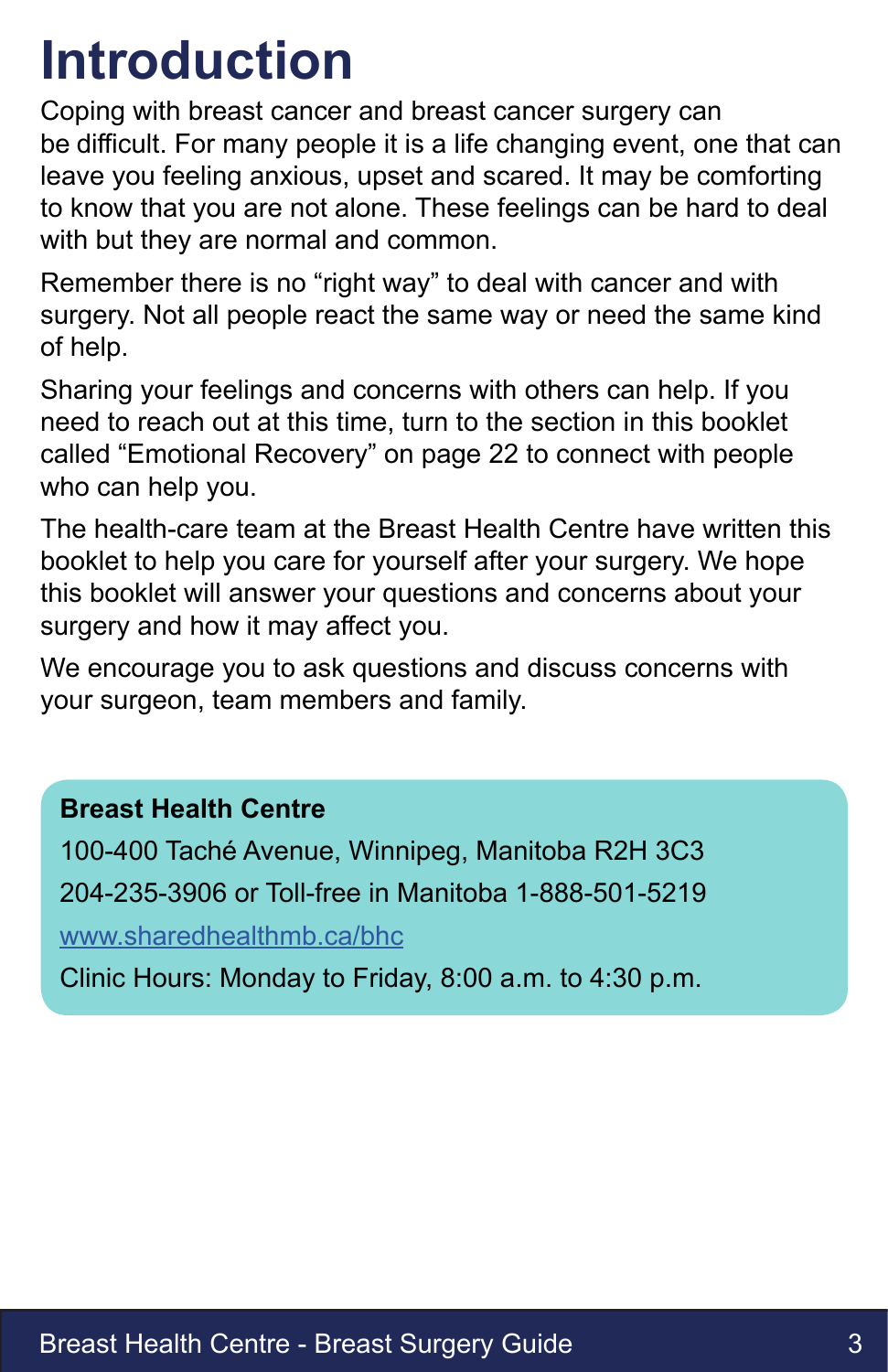### **Breast Health Centre Phone Listing**

If you have questions about the surgery time, date or location, **contact your surgeon's office directly**, not the Breast Health Centre.

If you had breast reconstruction, call the plastic surgeon's office directly.

You can refer to the Contact Information Sheet you received in your surgery package for your surgeon's contact number.

|                                                     | .204-235-3906 |
|-----------------------------------------------------|---------------|
|                                                     |               |
| Breast Health Scheduling Desk 204-235-3099          |               |
|                                                     |               |
|                                                     | 204-237-2034  |
| Nursing (call direct) or Main Reception204-235-3906 |               |
| Registration for Before and After Surgery           |               |
|                                                     |               |
|                                                     |               |
| <b>Additional Resources</b>                         |               |
| <b>Breast &amp; Gyne Cancer</b>                     |               |
| Centre of Hope (BGCCH) 204-787-2970                 |               |
|                                                     |               |
| <b>Breast Cancer Patient &amp;</b>                  |               |
| Family Educator at BGCCH: 204-787-4130              |               |
| Canadian Cancer Society (Prosthesis)1-888-939-3333  |               |
|                                                     |               |
|                                                     |               |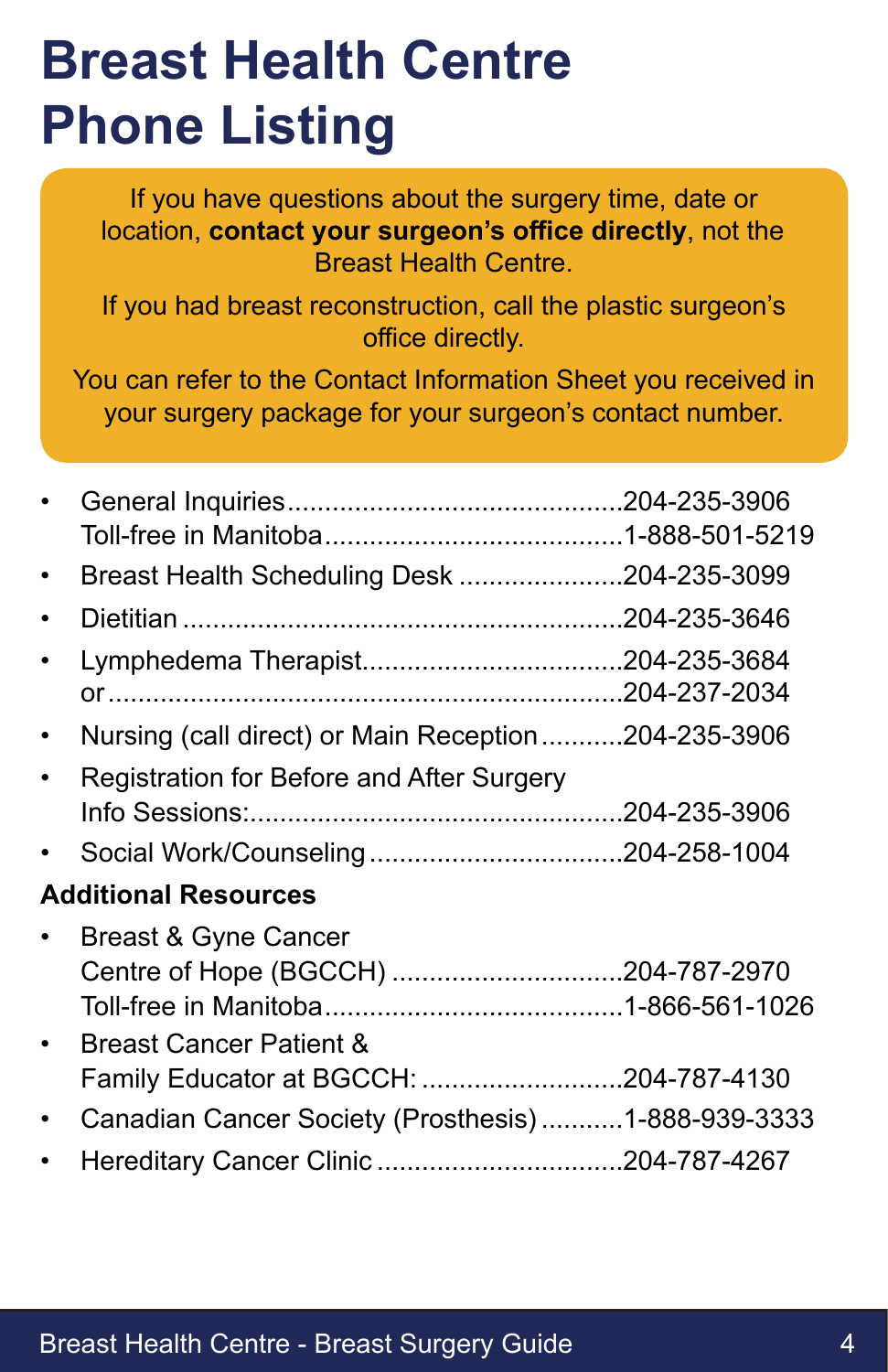#### **IMPORTANT – Who to Call After Surgery**

If you have any of the following symptoms related to your breast surgery:

- Increased bleeding that is difficult to control with light pressure
- Persistent, severe or increasing pain
- Increased drainage around the wound or drain site
- Foul or bad smelling fluid coming from the incisions
- Increased warmth, swelling, pain and redness along the incision
- Chills or fever (above  $38.5^{\circ}$  C or 101.3° F) for 2 days or more
- Signs of infection such as swelling, warmth, redness on the arm of the side you had your surgery
- If your drain pulls out or comes loose

| <b>Monday to Friday -</b><br>8 a.m. - 4:30 p.m.                                             |  | Call the Breast Health<br>Centre (204-235-3906) and ask<br>to speak to your nurse.                                                                                                                                                                              |  |  |  |
|---------------------------------------------------------------------------------------------|--|-----------------------------------------------------------------------------------------------------------------------------------------------------------------------------------------------------------------------------------------------------------------|--|--|--|
| After 4:30 p.m. or before<br>8:00 a.m., or on<br>weekends or holidays                       |  | Go to the hospital emergency<br>department where you had your<br>surgery or the nearest<br>emergency department if you<br>live outside Winnipeg.<br>If your surgery was at Health<br>Sciences Centre, call<br>204-787-2071 and ask to speak<br>to your surgeon. |  |  |  |
| For non-emergency information, please call                                                  |  |                                                                                                                                                                                                                                                                 |  |  |  |
| <b>Health Links/Info Santé</b>                                                              |  |                                                                                                                                                                                                                                                                 |  |  |  |
| (24 hour/7 days a week helpline) at 204-788-8200 or<br>toll-free in Manitoba 1-888-315-9257 |  |                                                                                                                                                                                                                                                                 |  |  |  |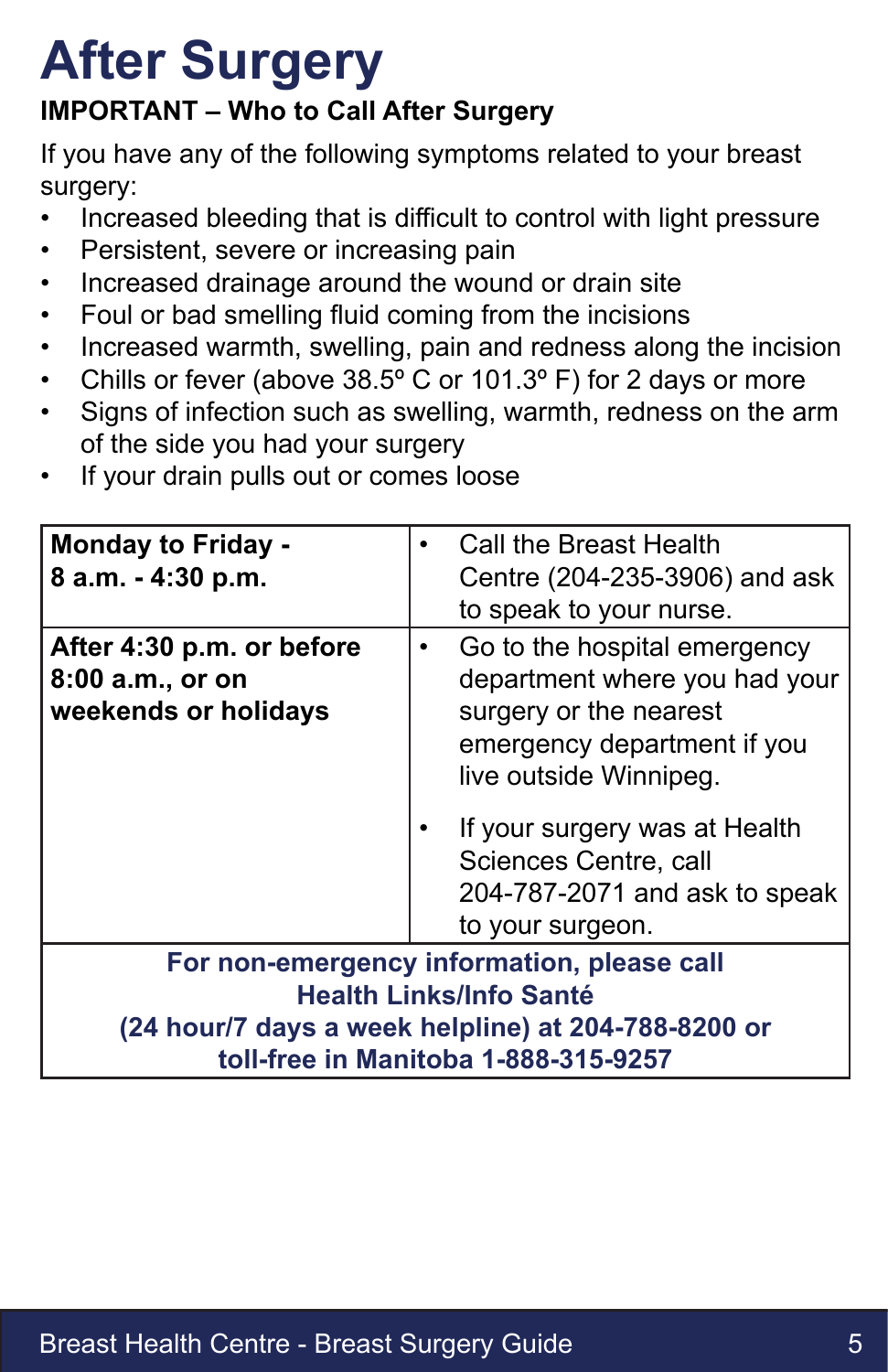#### Bruising, Pain, and Numbness

It is common for there to be some bruising and swelling around the incision site and breast after surgery. This will decrease within 7 to 10 days.

After surgery you may feel pain, numbness and tingling around the incision or in the shoulder or arm, or underarm if lymph nodes were removed. This is normal and may last a few weeks following surgery.

Take pain medication as needed.

#### Pain Management

Some pain and discomfort after breast surgery is normal. Managing your pain after surgery is important for your recovery as well as your comfort.

You will be given a prescription to manage the pain. It is easier to control pain by taking pain medication regularly the first day or two rather than waiting until the pain becomes severe.

Remember, you have had surgery. Be kind to yourself.

**Acetaminophen with codeine (such as Tylenol® #3)** – Most patients take these for the first few days after surgery as needed. Take the pain medication as prescribed. This tablet contains codeine, which can cause constipation.

**Acetaminophen Extra Strength (such as Tylenol® Extra Strength)** – For mild pain, you can try an over the counter pain medication, such as acetaminophen extra strength or acetaminophen regular. These tablets do not contain codeine. Take the medication as directed. Do not take more acetaminophen than the amount directed on the bottle.

**Other** – If you are on another type of pain pill, take it as instructed by your health-care provider.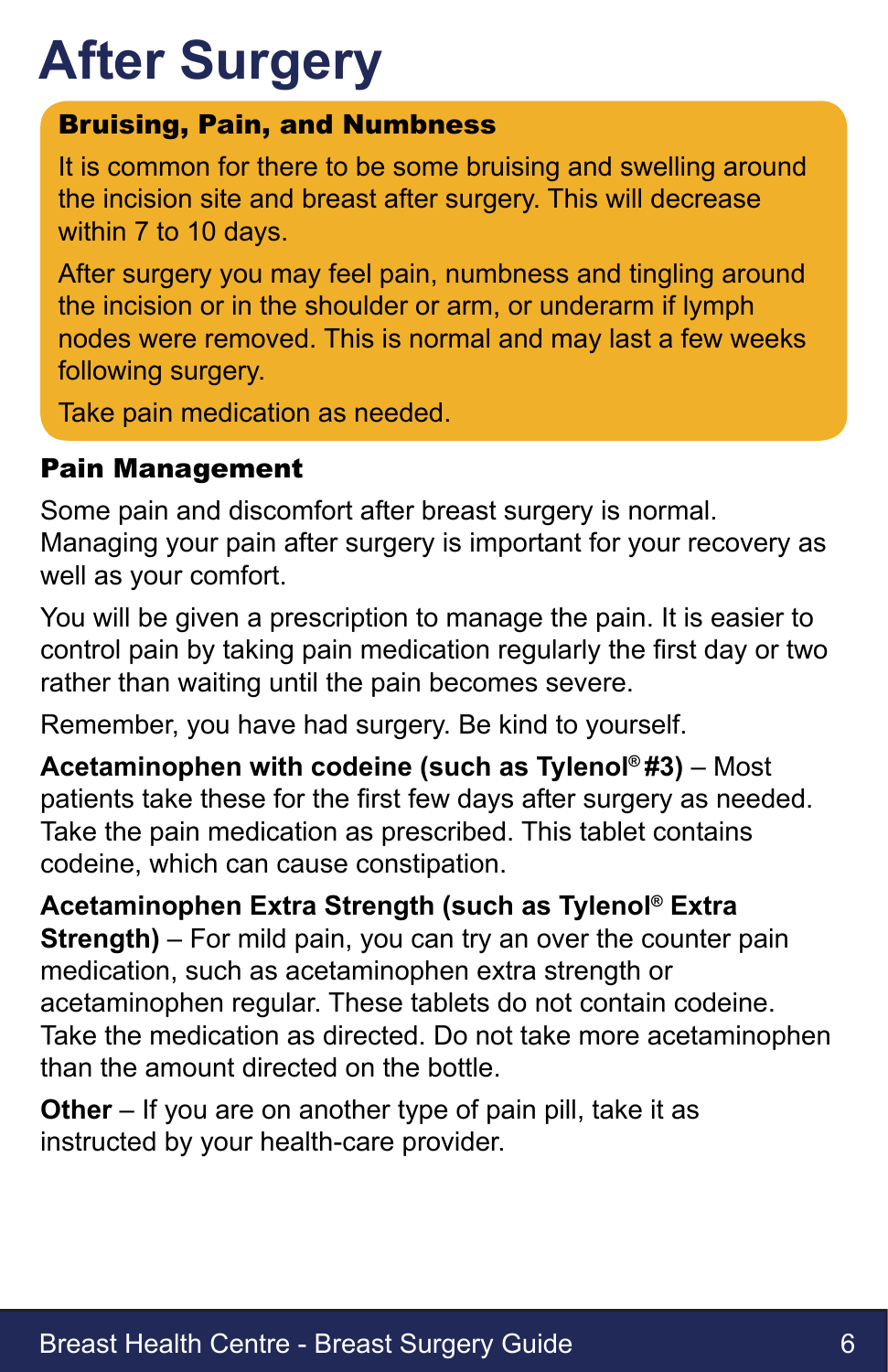#### Preventing/Treating Constipation

- Eat extra fruit, vegetables and whole grains
- Drink extra fluids
- Go for a walk every day

You may need to use a stimulant and stool softener such as Senekot®-S. This medication can be bought without a prescription. Speak to your pharmacist for more information.

#### Diet

After surgery you may go back to eating regular food as soon as you are able. Eat a variety of foods so your body can heal well. Eating well is also important to keep the immune system strong, help you be a healthy weight, lessen fatigue and keep your body healthy and strong during cancer treatments.

Having enough protein in your diet is important after surgery and during cancer treatment. Foods high in protein include meat, fish, poultry, legumes (dried beans, peas and lentils), nuts, nut butters, seeds and milk products.

Have a serving of at least one of these high protein foods every time you eat a meal or snack. Follow a healthy way of eating, for example, Canada's Food Guide at canada.ca/foodquide.

For more information visit [sharedhealthmb.ca/bhc](https://sharedhealthmb.ca/bhc) and watch the video "Tips for Healthy Eating after a Breast Cancer Diagnosis - During and After Treatment", located under Patient Resources.

Call the registered dietitian at the Breast Health Centre if you have questions about diet, including supplements and lifestyle.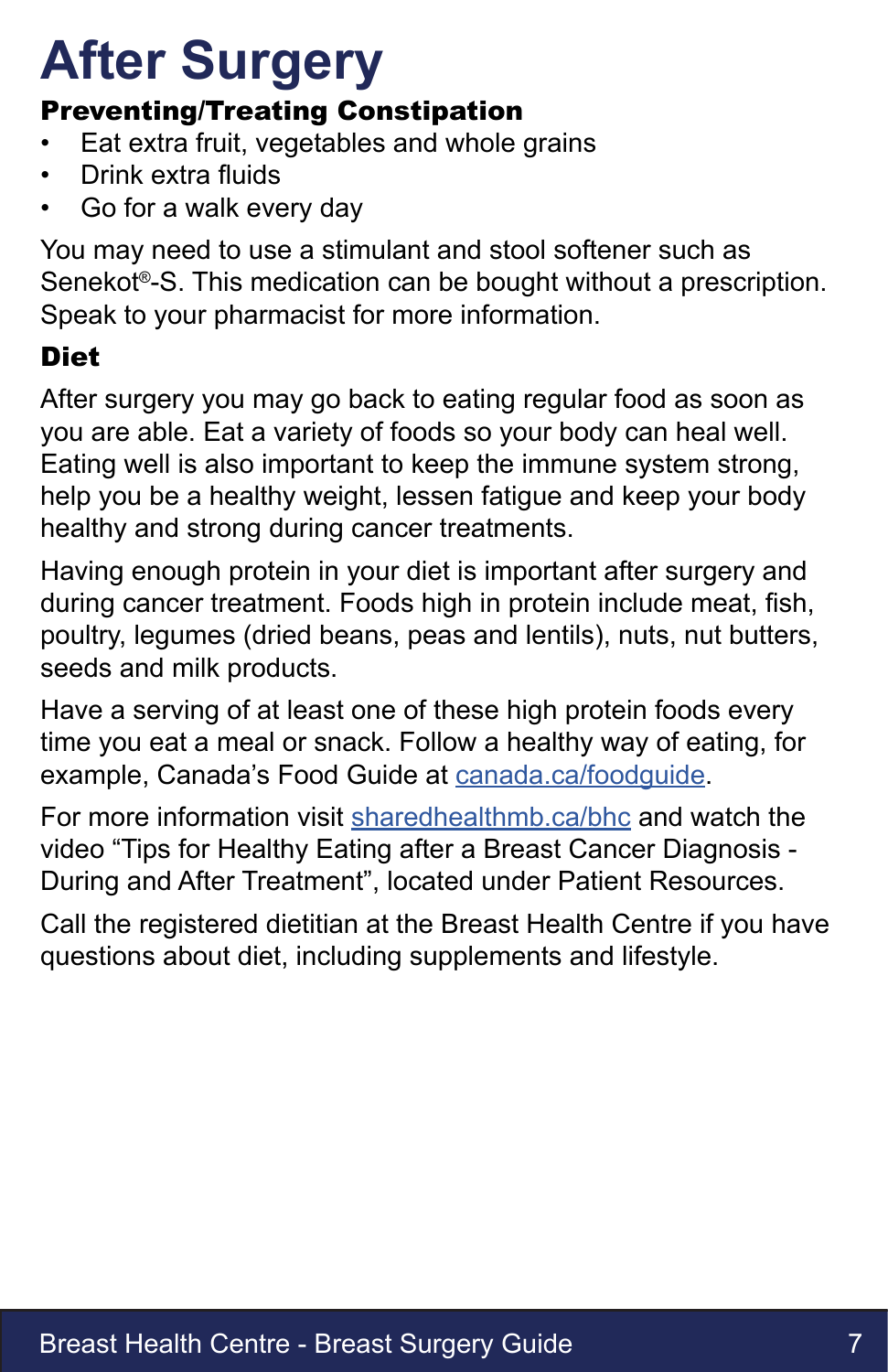#### After Surgery Follow up

Your surgeon will contact you within 3 weeks of your surgery to review the pathology report. At this time, you will discuss your recovery, the next steps in treatment and recommended referrals.

If you do not hear from your surgeon after 3 weeks following surgery, please call the Breast Health Centre at 204-235-3906 or toll-free in MB 1-888-501-5219 to speak with your nurse.

If your surgeon wants to see you in clinic to discuss the pathology results, you will receive a phone call with an appointment.

If you have wound issues, concerns or questions after discharge from the hospital, please call your nurse at the Breast Health Centre. We are here to help you.

#### **Bandage Over Your Wound (Incision)**

Usually, the surgeons at the Breast Health Centre use dissolvable sutures (stitches). The sutures are under the skin and hold the edges of the incision together. The sutures dissolve or disappear over time and do not need to be removed. Surgical tapes are used to close the incision on top of the skin. You can remove the surgical tapes in 7 to 10 days. Do not worry if the tapes start to peel and fall off before 7 days. They are easy to take off in the shower when wet. If a small area bleeds (leaks) after the surgical tapes are removed, an adhesive bandage such as a Band-Aid™ can be applied to the area.

Sometimes staples or non-dissolving sutures are used. You will be told by your surgeon if you have sutures or staples that need to be removed at the clinic.



**Remember- do not apply soaps, powders, lotions, creams or deodorants to your incision(s) while healing.**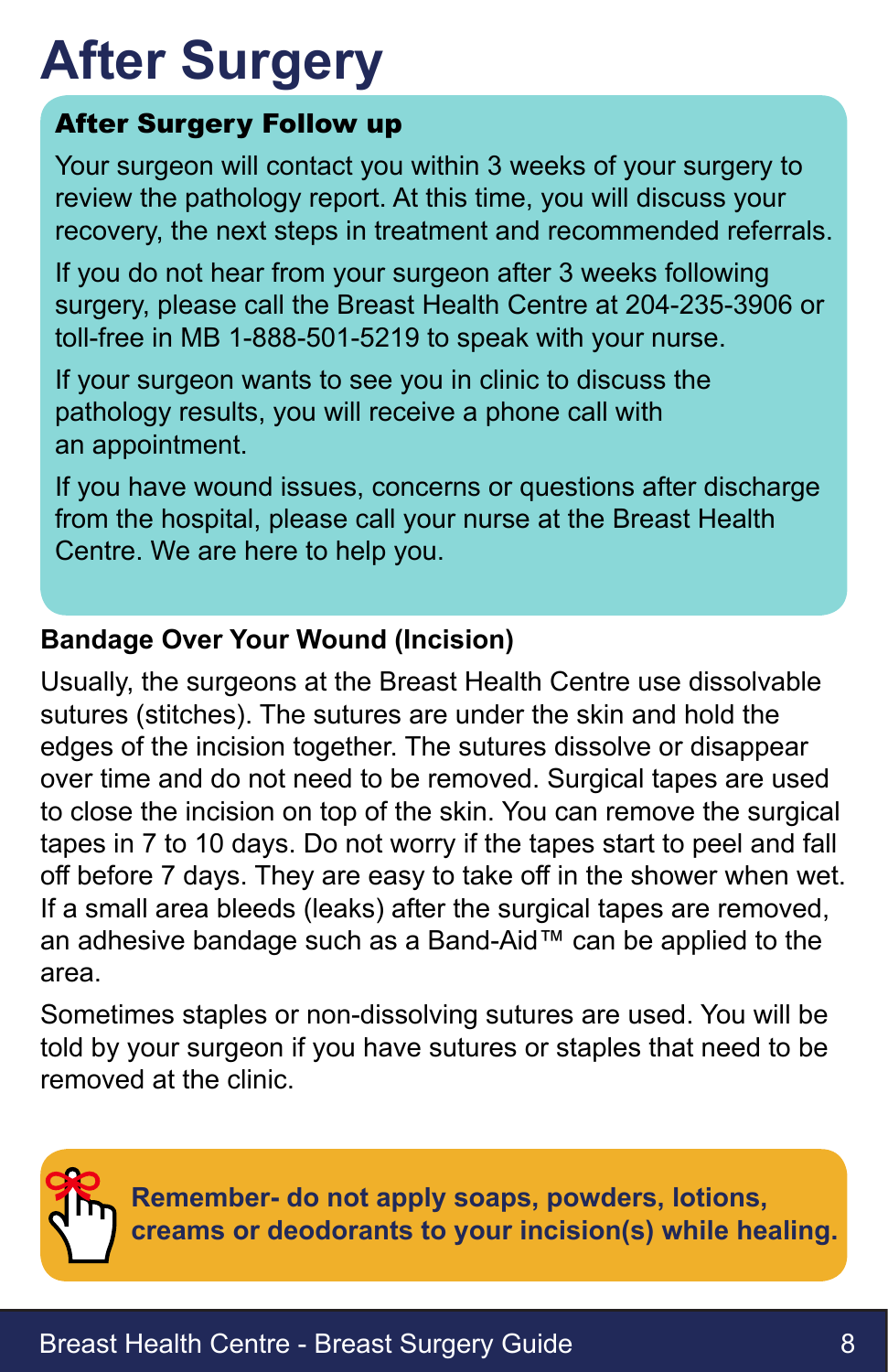You may have one of the following bandages:

- □ You only have surgical tapes over your wound. Keep them dry for 48 hours. After that you may shower. Remove the surgical tapes in 7 to 10 days.
- □ You have a gauze bandage over your surgical tapes. Remove this bandage after 48 hours but leave the surgical tapes. After the gauze bandage is removed, you may shower. Remove the surgical tapes in 7 to 10 days.
- □ You have a plastic bandage over your surgical tapes. You may shower after 24 hours. Remove the bandage and surgical tapes in 7 days.
- □ You have a gauze bandage over your staples or sutures. Change the bandage if it becomes wet. Call your nurse or surgeon to have your staples or sutures removed in 10 to 14 days. You may shower, but keep the bandage dry.

\_\_\_\_\_\_\_\_\_\_\_\_\_\_\_\_\_\_\_\_\_\_\_\_\_\_\_\_\_\_\_\_\_\_\_\_\_\_\_\_\_\_\_\_\_\_\_\_\_\_\_ \_\_\_\_\_\_\_\_\_\_\_\_\_\_\_\_\_\_\_\_\_\_\_\_\_\_\_\_\_\_\_\_\_\_\_\_\_\_\_\_\_\_\_\_\_\_\_\_\_\_\_ \_\_\_\_\_\_\_\_\_\_\_\_\_\_\_\_\_\_\_\_\_\_\_\_\_\_\_\_\_\_\_\_\_\_\_\_\_\_\_\_\_\_\_\_\_\_\_\_\_\_\_ \_\_\_\_\_\_\_\_\_\_\_\_\_\_\_\_\_\_\_\_\_\_\_\_\_\_\_\_\_\_\_\_\_\_\_\_\_\_\_\_\_\_\_\_\_\_\_\_\_\_\_ \_\_\_\_\_\_\_\_\_\_\_\_\_\_\_\_\_\_\_\_\_\_\_\_\_\_\_\_\_\_\_\_\_\_\_\_\_\_\_\_\_\_\_\_\_\_\_\_\_\_\_

 $\Box$  You have a

Call your nurse at the Breast Health Centre if you have questions about your bandage.

#### Showering

You may shower 48 hours after surgery with the surgical tapes in place even if you have a drain. See page 10 for drain care.

If showering, do not aim or point the shower-head at your incision(s).

Gently pat the site dry with a clean towel.

If you prefer a bath, keep the water lower than your waist, and below the incision and drain sites. Avoid soaking in the bathtub until the incision has healed.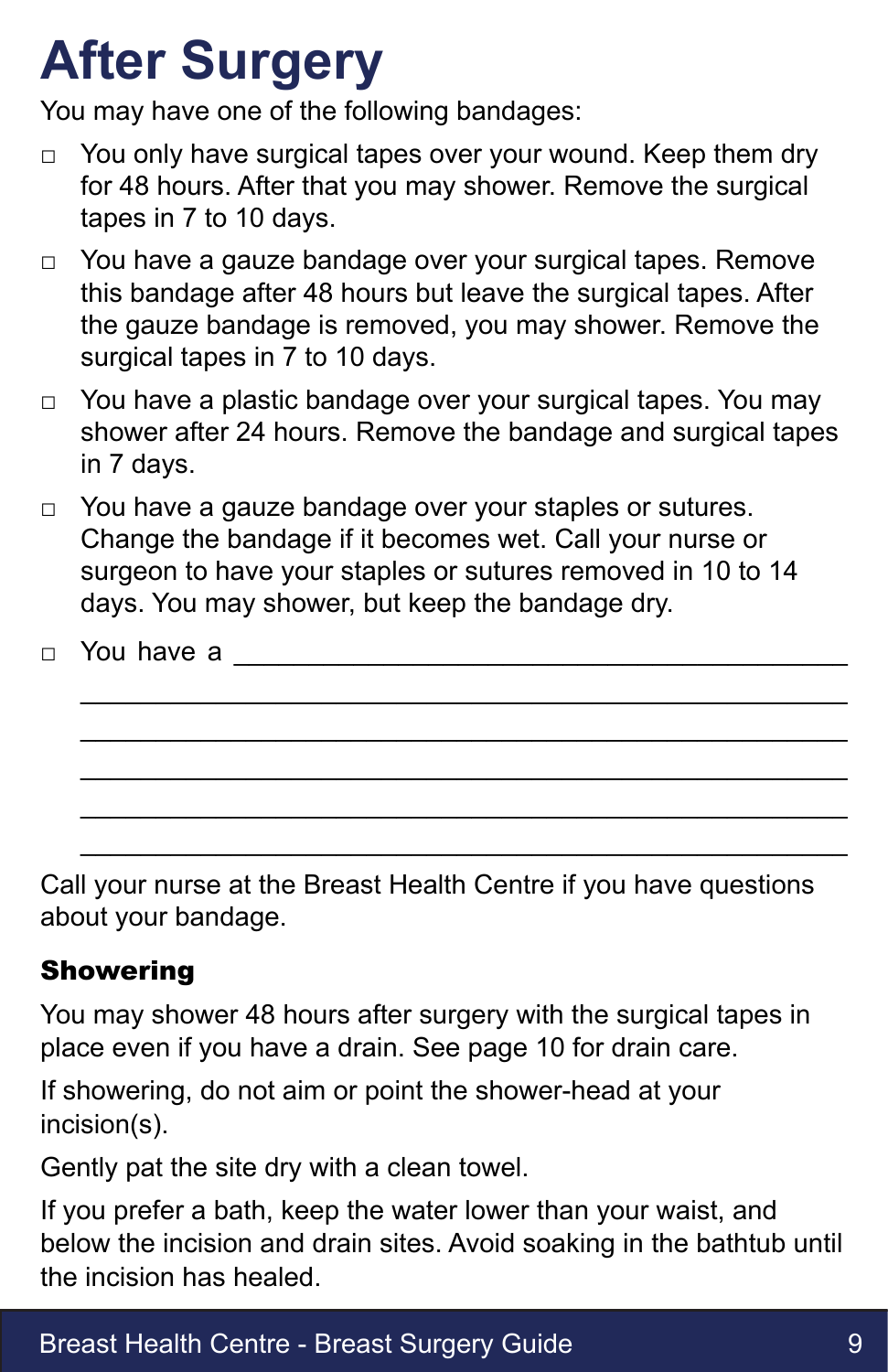#### Drain Care

You have a small drain with a bulb. A drain is a small plastic tube that is placed near your incision to remove blood and fluid that can collect under your skin after surgery. Removing the fluid helps the wound to heal and makes you more comfortable. The drain is held in place with a stitch.



- Squeeze the bulb flat after emptying
- **• It is important to never separate the tubing from the bulb or container.**
- The amount of fluid that collects in the bulb will slowly decrease. The colour may change from dark red to light pink to yellow. You may see blood clots in the drain tube.
- The drain stays in place for a minimum of **7 to 10 days**, but can be greater than 2 weeks.
- **• Your drain(s) will be removed when the total amount in the bulb is less than 30 mL in 24 hours**. If you have 2 drains, you do not have to wait for both drain total amounts to be less than 30 mL. The drains can be removed at separate appointments.
- Call your surgeon's office or a nurse at the Breast Health Centre to make an appointment to have the drain removed. If you live outside Winnipeg, you can call your health-care provider for drain removal. If the total drainage in 24 hours is less than 30 mL over the weekend, wait for the next business day to make an appointment for drain removal.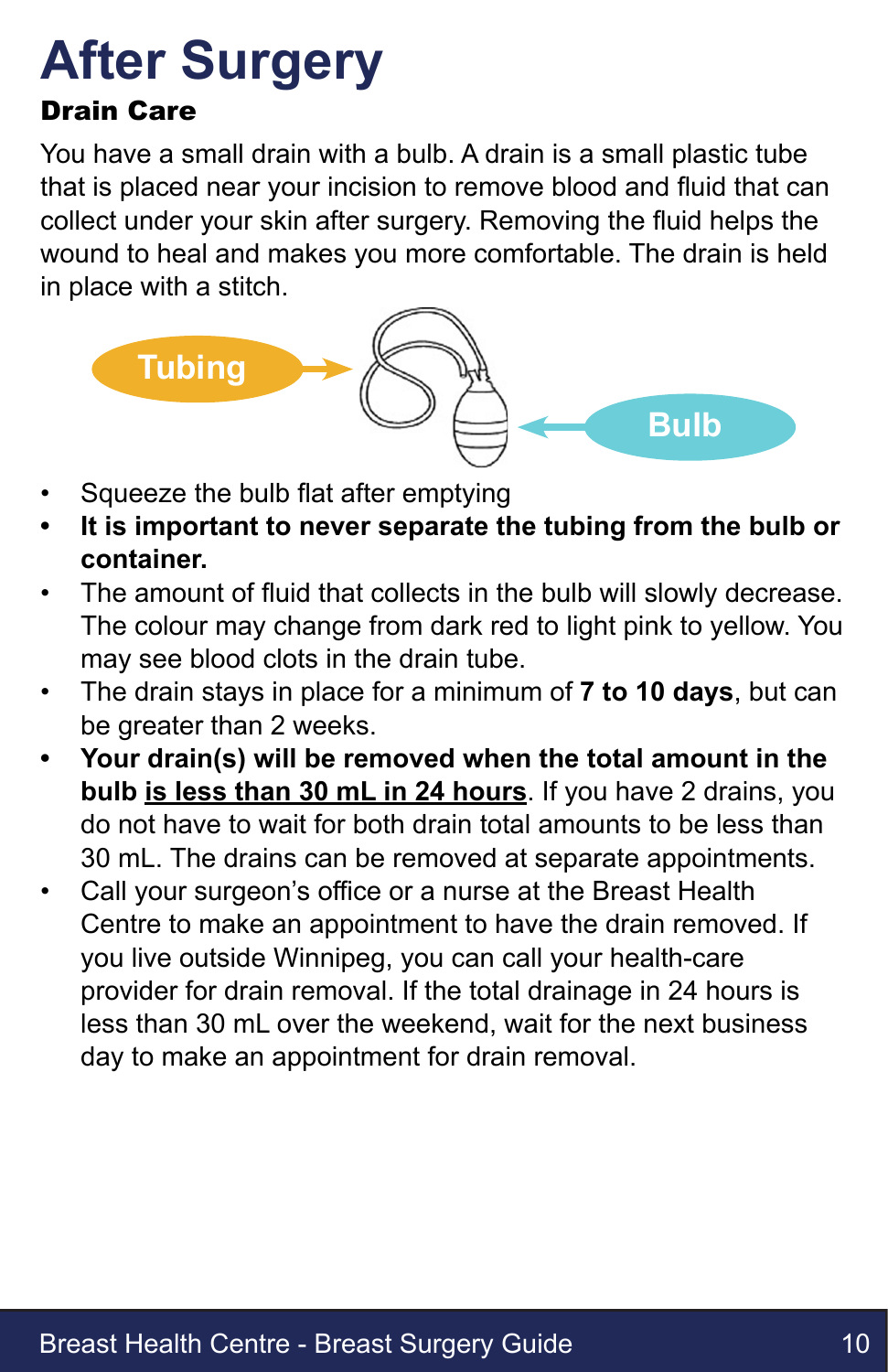#### How to Empty Your Drain

Your nurse at the hospital will show you how to empty the drain before you go home. Drains should be emptied 2 or 3 times a day. You can visit [www.sharedhealthmb.ca/bhc](https://www.sharedhealthmb.ca/bhc) to watch a video showing how to empty your drain and how to milk the tubing using the Patient Resources link to "Drain Care".

It is important to wash your hands before and after emptying your drain to prevent infection.

#### **Milking the Tubing**

- The drain should be stripped (milked) before it is emptied to help the fluid flow and prevent the tubing from getting plugged.
- **• To milk the tubing:** Wash your hands with soap and water. Dry your hands with a clean towel. Hold the tubing close to the skin. This anchors the tube and prevents pulling. With the other hand, pinch the tubing with your thumb and index finger. Then slide down the tubing, stretching the tubing a little at a time.

Measure the amount with the cup from the hospital. Write it down each time on a record log like the example below. The hospital will provide you with a chart to record the daily amounts.

| <b>Date</b><br><b>Example</b> | <b>Morning</b> | <b>Noon</b> | <b>Evening</b> | <b>Total milliliters</b><br>$(mL)$ in 24 hrs.<br>for each drain |
|-------------------------------|----------------|-------------|----------------|-----------------------------------------------------------------|
| Nov. 12 (Drain #1)            | 30             | 30          | 20             | 80                                                              |
| Nov. 12 (Drain #2)            | 20             | 15          | 20             | 55                                                              |
| Nov. 13 (Drain #1)            | 30             | 15          | 25             | 70                                                              |
| Nov. 13 (Drain #2)            | 15             | 10          | 30             | 55                                                              |
|                               |                |             |                |                                                                 |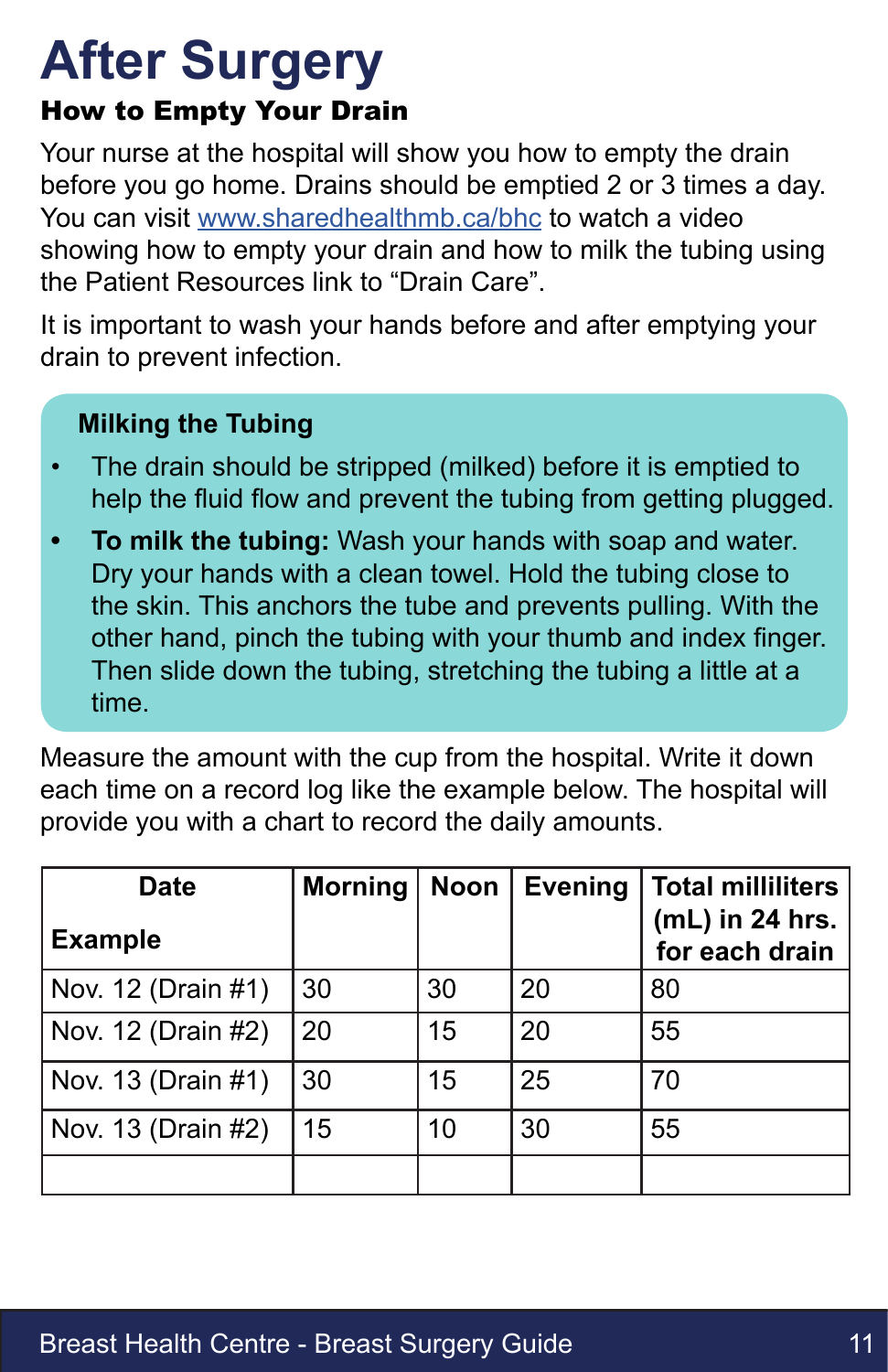#### Drain Bandage

You may have one of the following bandages covering your drain:

- □ You have a gauze bandage. Change it in 7 days or sooner if it gets wet.
	- Remove the bandage before taking a shower. After the shower, put on a new bandage. Before you shower, you can tape the tubing to your skin (on your stomach or leg) to decrease the pull from the drain on your skin. You may bathe but keep the bandages dry.
- □ You have a plastic bandage. Change it in 7 days or sooner if it comes loose at the edges. You may shower or bathe.

#### **WHEN TO GET HELP**

**Usually, problems with drains are non-life threatening and are not an emergency**

Call your surgeon's office or your nurse at the Breast Health Centre if:

- The drain bulb or container will not stay squeezed
- The tubing is blocked and there is a sudden decrease in the amount of fluid coming out
- Fluid leaks around the tube; the bandage is wet
- You see increased swelling or feel fluid collecting under the skin
- The total amount of fluid is less than 30 mL in 24 hours

#### **After Clinic Hours, Weekends or Holidays**

If you have concerns about the drain or the area where the surgery was done:

- Go to the emergency department of the hospital where you had your surgery
- If you live outside of Winnipeg, go to the nearest emergency department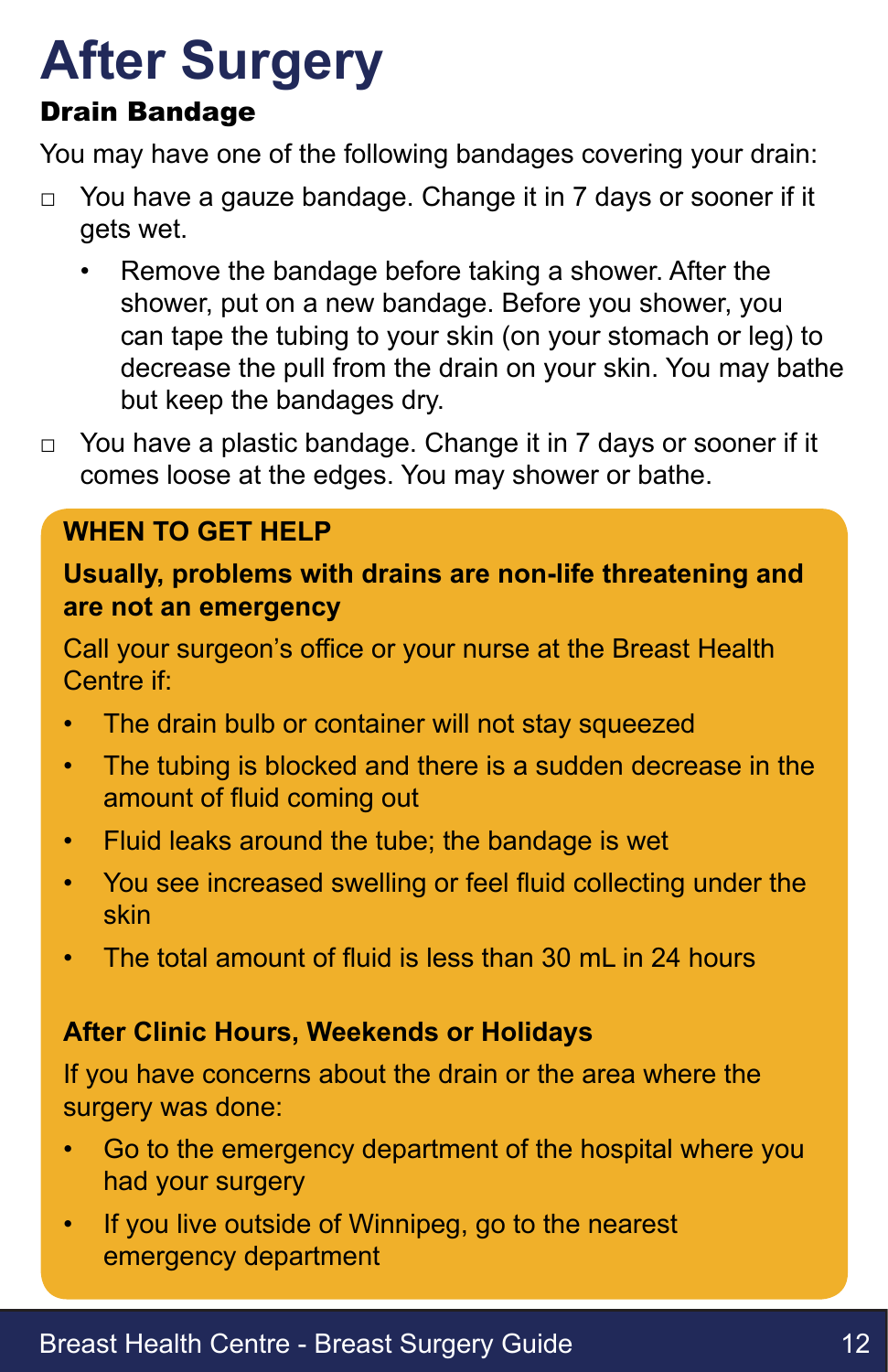#### Bras and Prostheses (breast form)

#### **Lumpectomy**

If you had a lumpectomy, wear a comfortable, supportive bra after surgery. A bra with a soft band is recommended. This is especially important during the day when you are active. Some women find it more comfortable to sleep wearing a bra.

#### **Mastectomy**

If you are having mastectomy surgery, the site needs time to heal before you can wear a bra or prosthesis. You may be interested in a temporary prosthesis. It is a soft, light form that can be pinned inside of clothes or worn inside a loose-fitting bra. It is made of material that will not rub or hurt the area of surgery while it heals. To avoid irritation to the chest incision, you would only wear a bra and temporary prosthesis for short periods of time at first. You can contact the Canadian Cancer Society at 1-888-939-3333 to request a temporary prosthesis at no cost.

You can be fitted for prosthesis when the incision has healed. This usually takes 6-8 weeks after surgery. You can contact the Breast and Gyne Cancer Centre of Hope at any time for more information about prostheses and the Manitoba Breast Prosthesis Program.

#### Activity

Being active helps you recover from surgery. Many of your daily activities are exercises and are good for the arm on the same side as surgery, such as brushing your teeth, combing your hair, getting dressed, and eating.

Go for a walk! Walking helps you recover. When walking, allow your arms to gently swing at your sides.

#### **AVOID**:

- Anything that puts pressure or pulls on your wound.
- Repeated motions with your affected arm, like vacuuming or ironing.
- Lifting heavy objects (greater than 4.5 kg [10 lbs]) with your affected arm for 6-8 weeks while you heal (for example a baby, small child, pet, grocery bags, heavy work bag).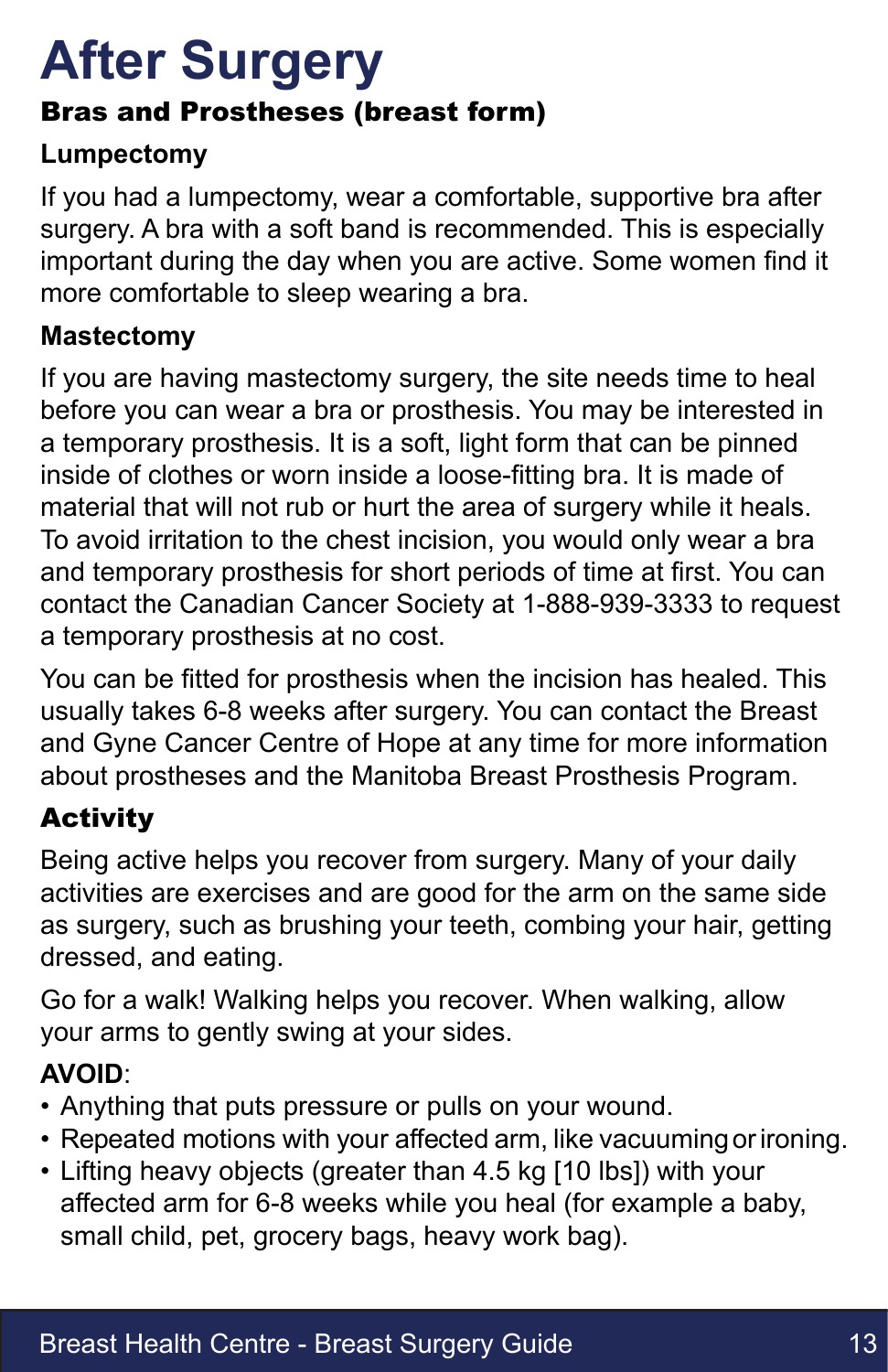When sitting or lying down, your arm should be supported on pillows. This may help decrease swelling and provide comfort.

Gradually increase the activities once the wound is healed and check with your health care provider when you can return to your pre-surgery activities. You may feel tired and need extra rest the first few weeks following surgery. Increase activities slowly so you don't get overtired.

You may resume driving when:

- You are no longer using pain medication that can affect driving ability.
- You are pain free and have full normal movement of your arm.

#### Exercises after Surgery

**Do not do these exercises if you had breast reconstruction surgery. Be sure to follow the plastic surgeon's activity/exercise instructions. You may do these exercises only when you have the plastic surgeon's okay.**

Start with the exercises below once you are at home. Do these for 2 weeks before moving on to the next set of exercises. Arms should not go above shoulder height during this time. If your drain is in longer than 2 weeks, continue with these exercises until your drain is taken out. After 2 weeks, see page 18 for more exercises if you do not have a drain or after the drain is removed.

After surgery, it is important to begin an exercise program to improve the movement of your arm. Exercises will gently stretch the tight area to help the full movement to return in 6 to 8 weeks.

Do your exercises in front of a mirror to ensure good posture and to compare the movements with your other arm.

Remember – all exercises should be done gently and be comfortable and without pain.

Visit Patient Resources at [sharedhealthmb.ca/bhc](https://sharedhealthmb.ca/bhc) to watch a video showing how to do these exercises. It can be found under the Before Breast Surgery section.

Repeat each exercise one to two times. Slowly increase up to 10 times. These exercises should be done two to three times a day.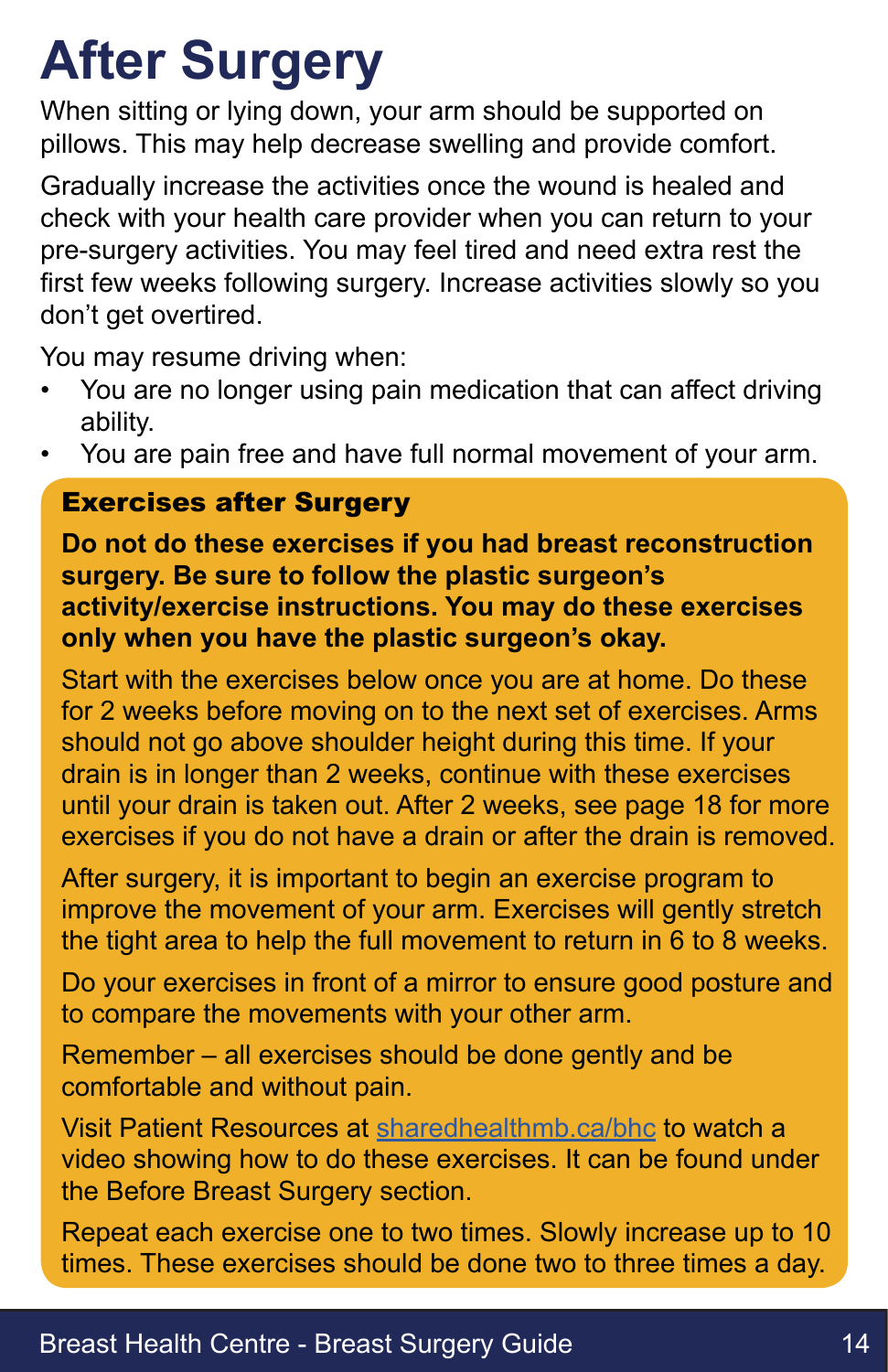#### **Shoulder shrugs**

- Seated or standing, start in relaxed position
- Slowly raise shoulders
- Take deep breaths
- **Lower**
- Repeat





#### **Shoulder rotations**

- Slowly rotate shoulders
- Backwards/forwards
- Repeat several times



#### Breast Health Centre - Breast Surgery Guide 15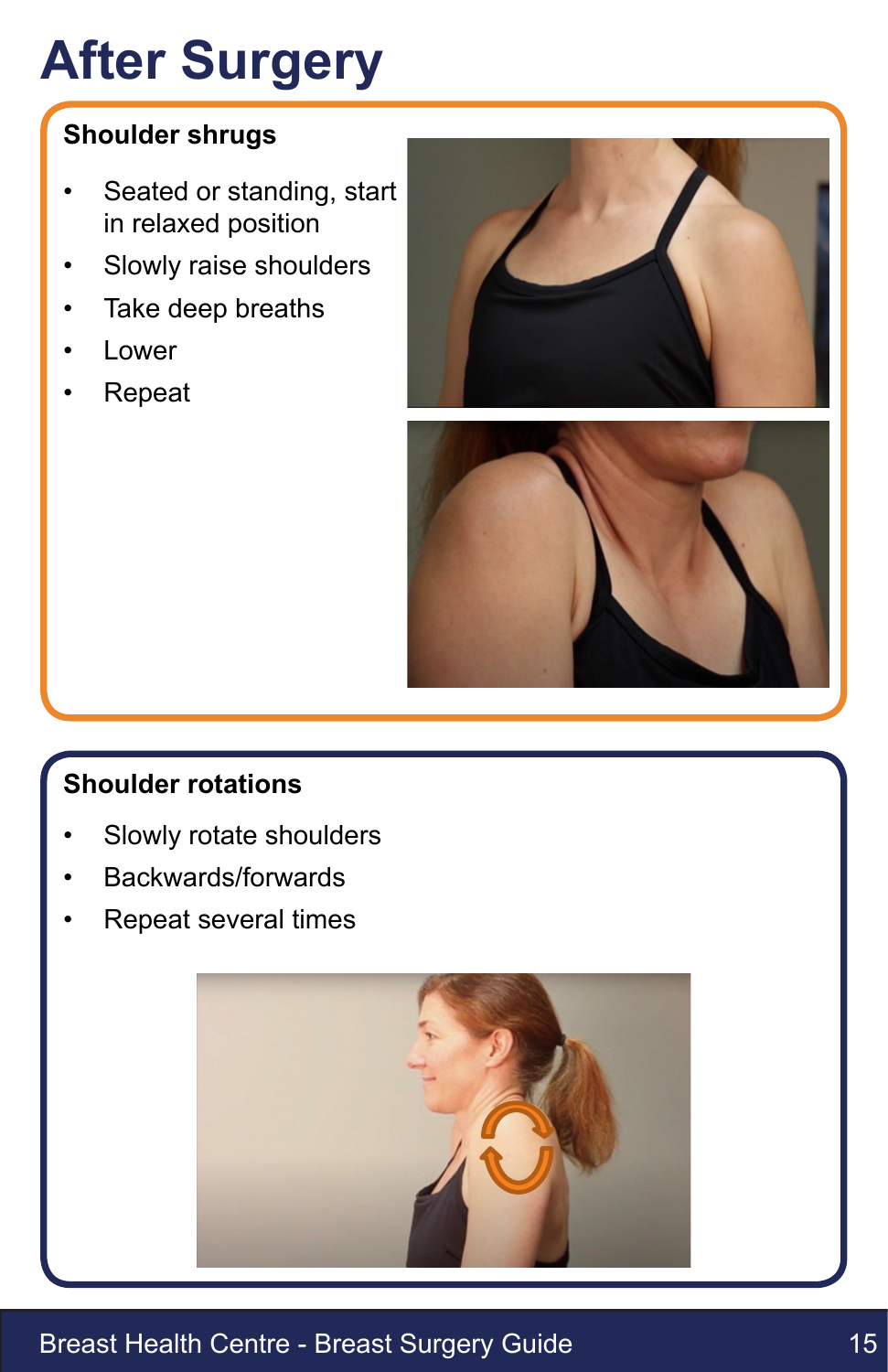#### **Contract shoulder blades**

- Stretches and opens up chest area
- Keep shoulders down
- Arms in relaxed position
- Rotate palms so they face forward
- Take deep breaths
- Relax and repeat





#### **Arm lifts**

- Seated or standing
- Hold hands together
- Slowly lift arms till you feel a gentle stretch
- Take deep breaths
- Lower, relax and repeat

#### **Squeezing a ball**

- Increases circulation
- Reduces swelling
- Stress reliever

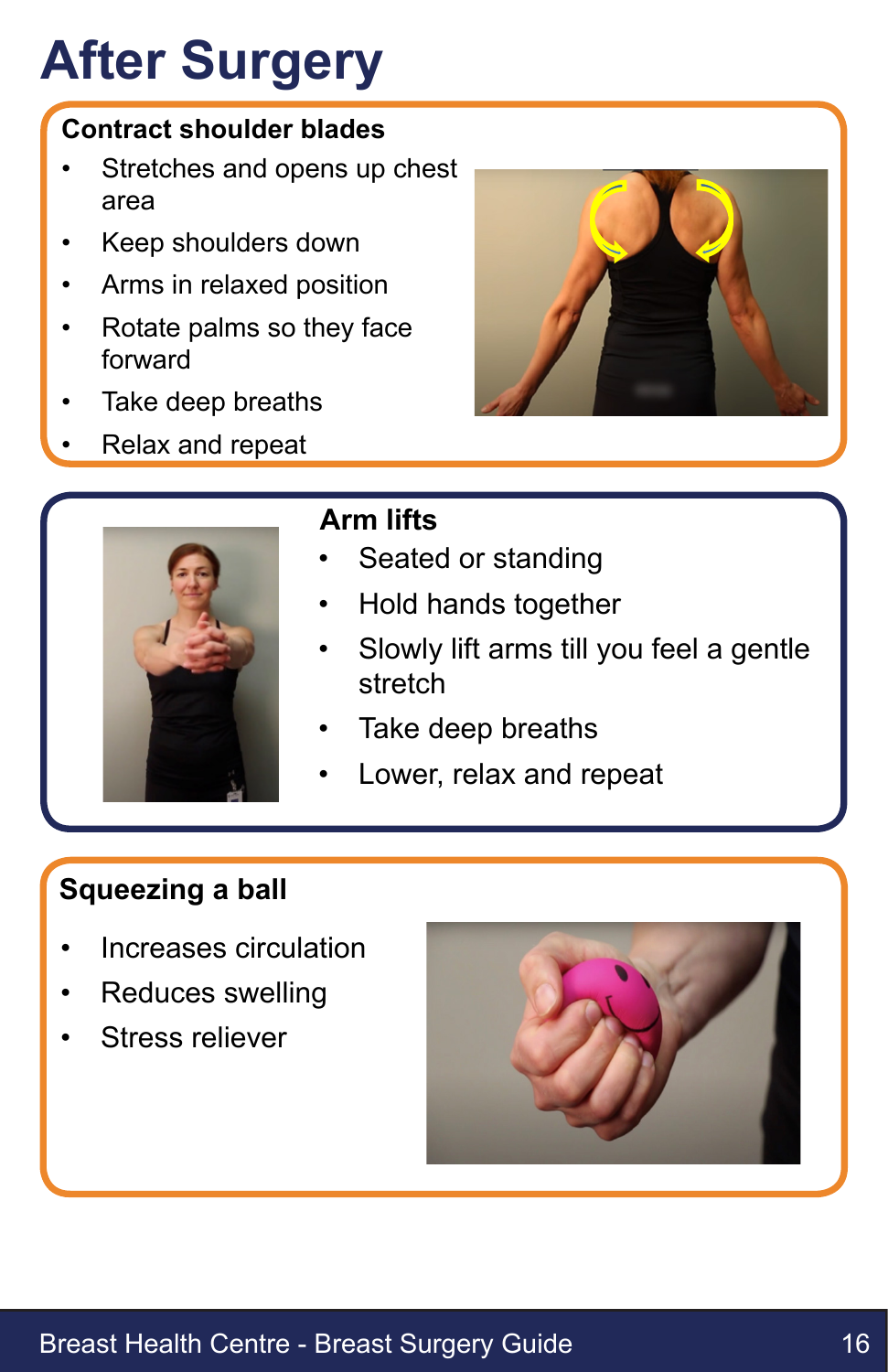#### **Stretches (Seated or Standing)**

Sideways – raise your arm with a straight elbow and wrist out to the side to shoulder height. Hold while you inhale for 3 seconds and relax as you exhale for 3 seconds. Repeat.





Forward - raise your arm forward with a straight elbow and wrist in front of you to shoulder height. Hold while you inhale for 3 seconds and relax as you exhale for 3 seconds. Repeat.

Elbows bent – Place both hands behind your ears, maintain good posture. Elbows should point in front of you. Slowly open your elbows out to the side so that you feel a gentle pull through your chest. Hold for 5 seconds and then relax. Repeat.

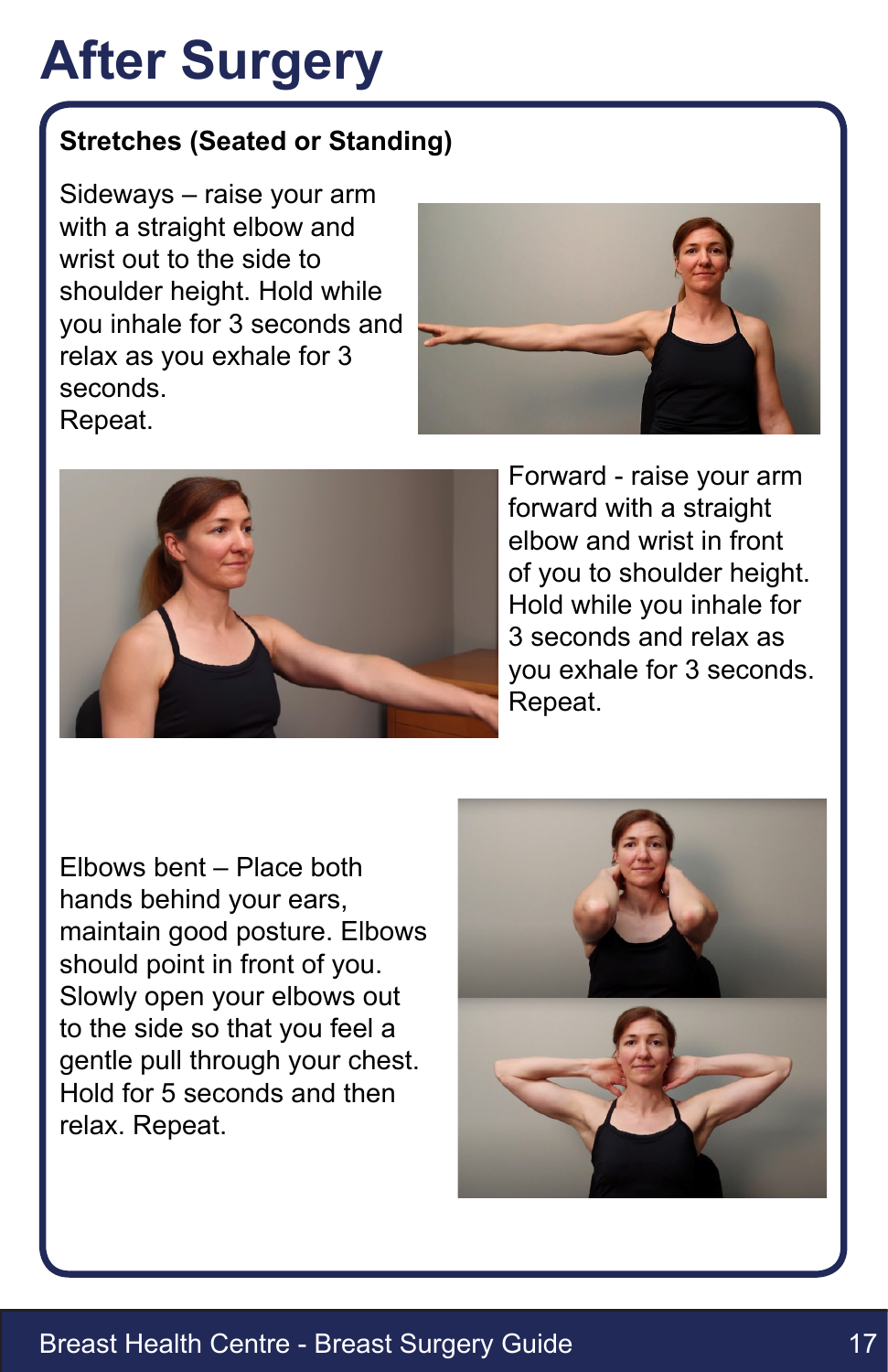#### More Exercises

Start these exercises 2 weeks after surgery when there is no drain, or 2 or more weeks after surgery once your drain is out. You should continue the exercises until you can move your arm normally, which usually takes 6-8 weeks. If you have any questions or concerns, contact your health-care provider.



#### **Wall walking sideways**

- Stand facing the wall, arm's length from wall
- Keeping your elbows straight, slowly walk your fingers up the wall as high as you can
- Take several deep breaths while holding the stretch
- Slowly walk back down
- Relax
- Repeat

#### **Wall walking forward**

- Stand facing the wall, arm's length from wall
- Keeping your elbows straight, slowly walk your fingers up the wall as high as you can
- Take several deep breaths while holding the stretch
- Slowly walk back down
- Relax
- Repeat

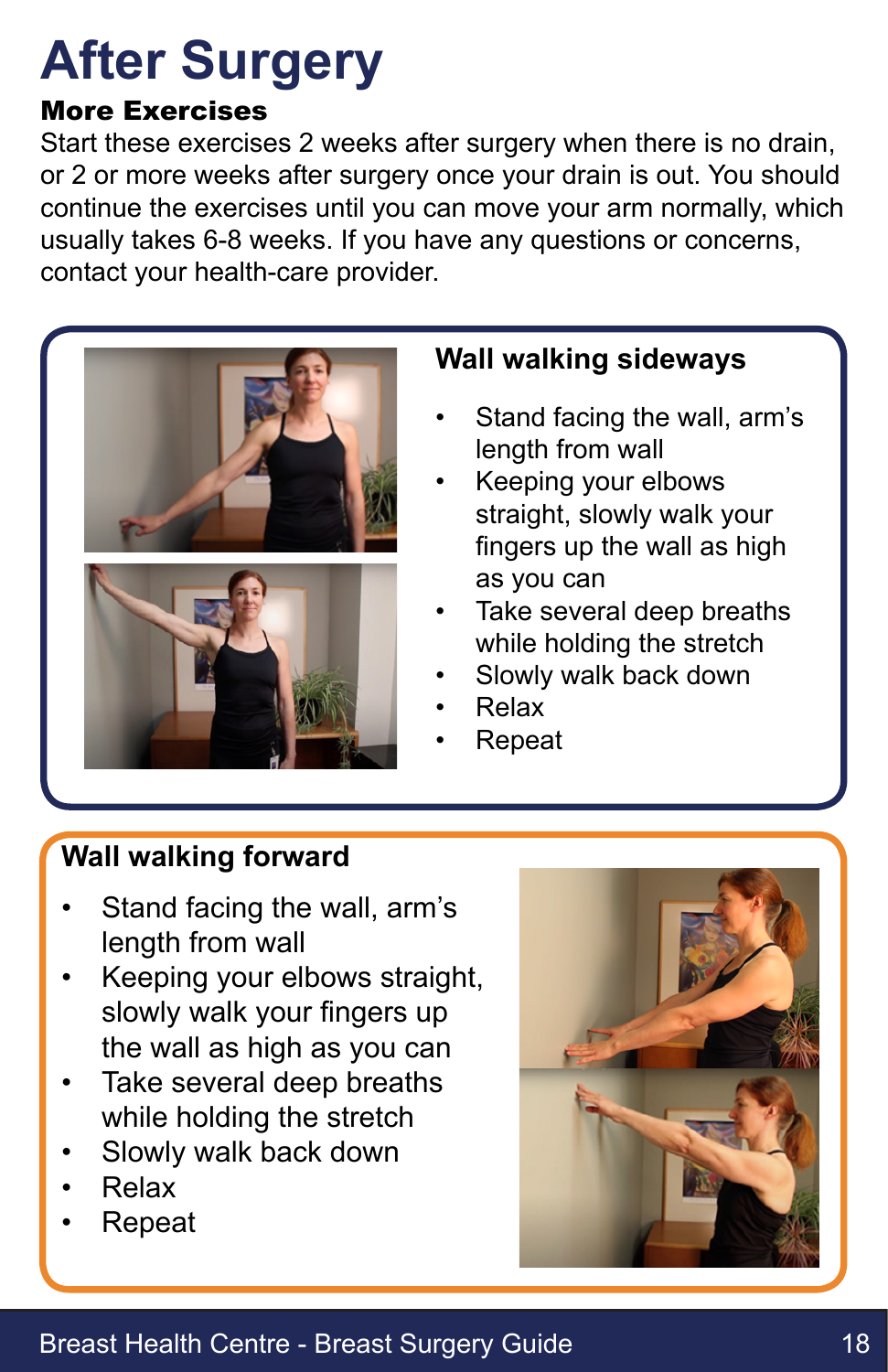#### **Back scratch stretch - down**

- Using the good hand to hold one end of the towel at the back and the affected hand to hold the towel at the neck, gently pull the affected arm down the back in a dryingyour-back motion.
- Hold stretch for up to 30 seconds
- Relax and repeat



#### **Back scratch stretch - up**



- Using the good hand to hold one end of the towel at the head and the affected hand to hold the towel at the hip, gently pull the affected arm up the back.
- Hold stretch for up to 30 seconds
- Relax and repeat.

#### Breast Health Centre - Breast Surgery Guide 19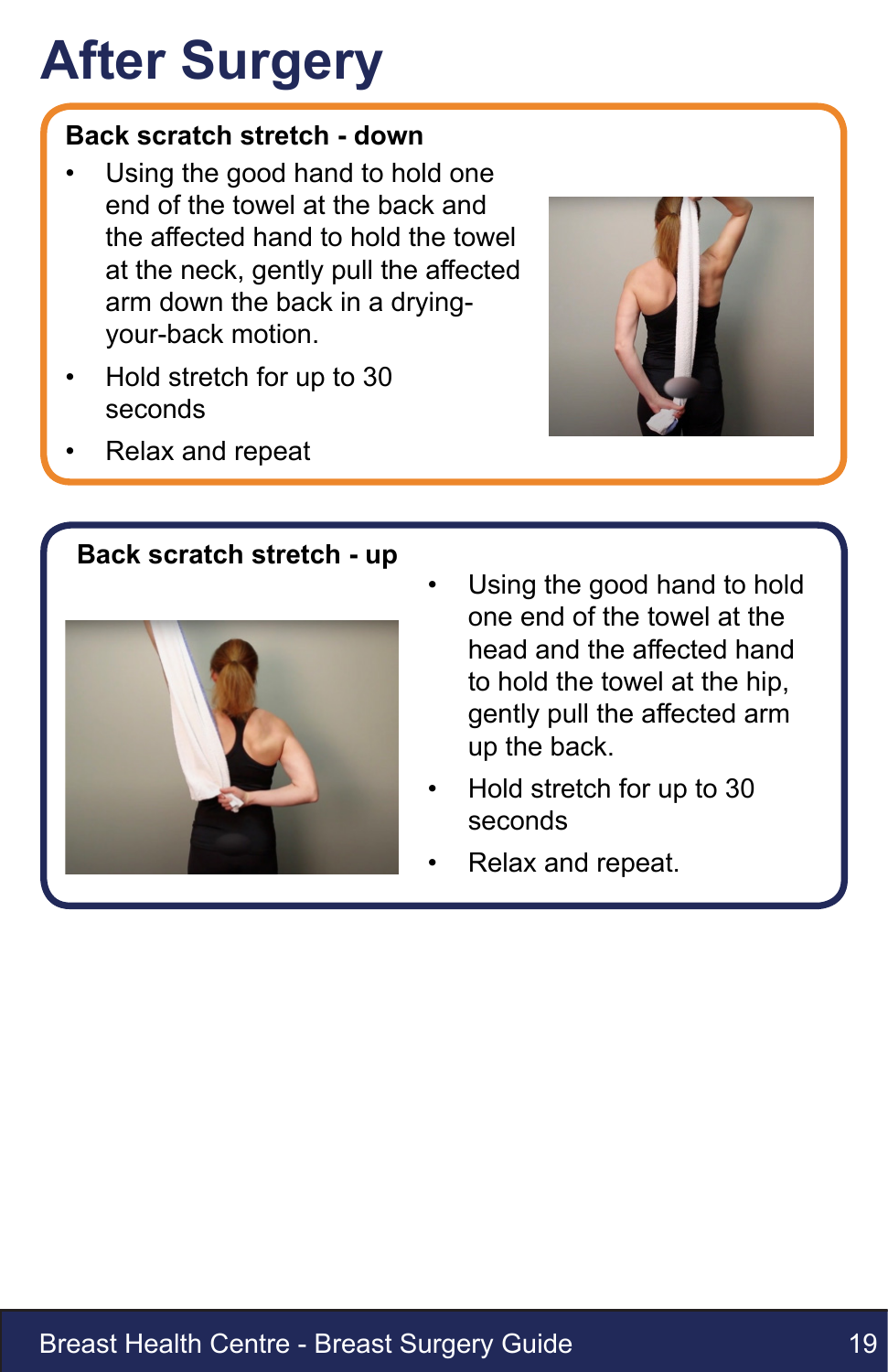#### Lymphedema

#### **Q: What is lymphedema?**

**A:** Lymphedema is swelling in your arm, hand, breast or chest wall that may occur at any time after breast cancer surgery and/or treatment.

#### **Q: How is lymphedema related to breast cancer?**

**A:** When lymph nodes in the armpit are removed by surgery or damaged by radiation, the lymph fluid can no longer flow through its usual channels. If it does not find another way, the lymph fluid builds up in the arm, breast, chest or trunk and swelling results.

#### **Q: Does everyone with breast cancer get lymphedema?**

**A:** No. Most will not get lymphedema. Current findings suggest that the risk of developing lymphedema is based on a number of factors such as the number of lymph nodes removed, your Body Mass Index (BMI), and if you have radiation as part of your treatment plan.

#### **Q: How soon after surgery could I get lymphedema?**

**A:** Lymphedema may happen soon after surgery or may not happen until years later. Sometimes an injury or infection may cause it.

#### **Q: Can lymphedema be prevented?**

**A:** No. See [www.sharedhealthmb.ca/bhc](https://sharedhealthmb.ca/bhc) Lymphedema Treatment or ask for the lymphedema pamphlet on how to reduce your risk of getting lymphedema.

#### **Q: Can lymphedema be cured?**

**A:** No. Lymphedema is a chronic condition and cannot be cured. It can be managed with treatment.

#### **Q: How is lymphedema treated?**

**A:** Lymphedema treatments help the lymph fluid find other ways to move through the body. These therapies are:

a. Combined Decongestive Therapy, which includes manual lymphatic drainage, compression bandaging, exercises and skin care.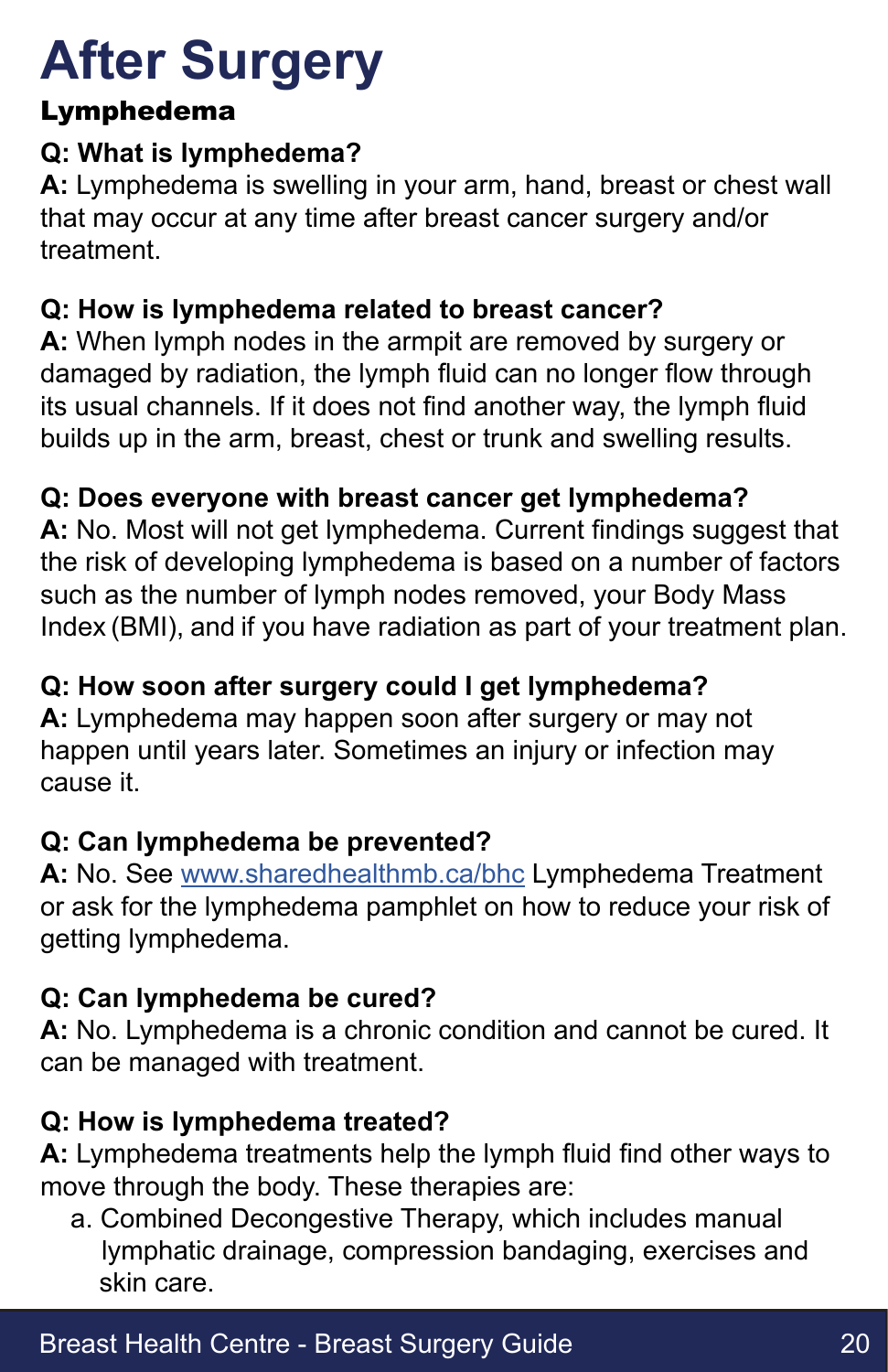- b. Compression sleeve and glove are worn to control swelling.
- c. Self-manual lymphatic drainage and exercises for self-care at home.
- d. Maintaining a healthy body weight and doing resistance and cardiovascular exercises.

#### **Q: Where can I receive breast cancer related lymphedema treatment/services?**

**A:** If you have concerns about lymphedema, talk to your healthcare provider. Lymphedema can be treated and managed with proper care. The Breast Health Centre offers these services on site at no cost (excluding garments). A referral from a physician is required. If you choose to seek services privately, please ensure you choose someone that is a certified lymphedema therapist.

#### Watching for signs of lymphedema

The start of lymphedema can be hard to notice, but it's very important to treat it quickly. Tell your health-care provider right away if you notice swelling in your hand, arm or chest wall - even if it happens years after treatment. Some other signs to watch for are:

- Feeling of fullness, puffiness or heaviness in your arm.
- Decreased movement in your hand, wrist or arm.
- Jewelry (including watches) feeling tight even though your weight hasn't changed.
- Problems fitting into your sleeves.
- Redness or increased warmth, which may mean that you have an infection.
- Try to avoid anything tight on the arm on the surgery side.
- Whenever possible, avoid using the arm on the surgery side for blood pressure, blood tests or intravenous (IV) therapy. If medical intervention is required and that arm is needed for tests or life-saving treatment, please allow it.
- Wear jewelry and clothing that is not tight.
- Avoid sleeping on your surgery side.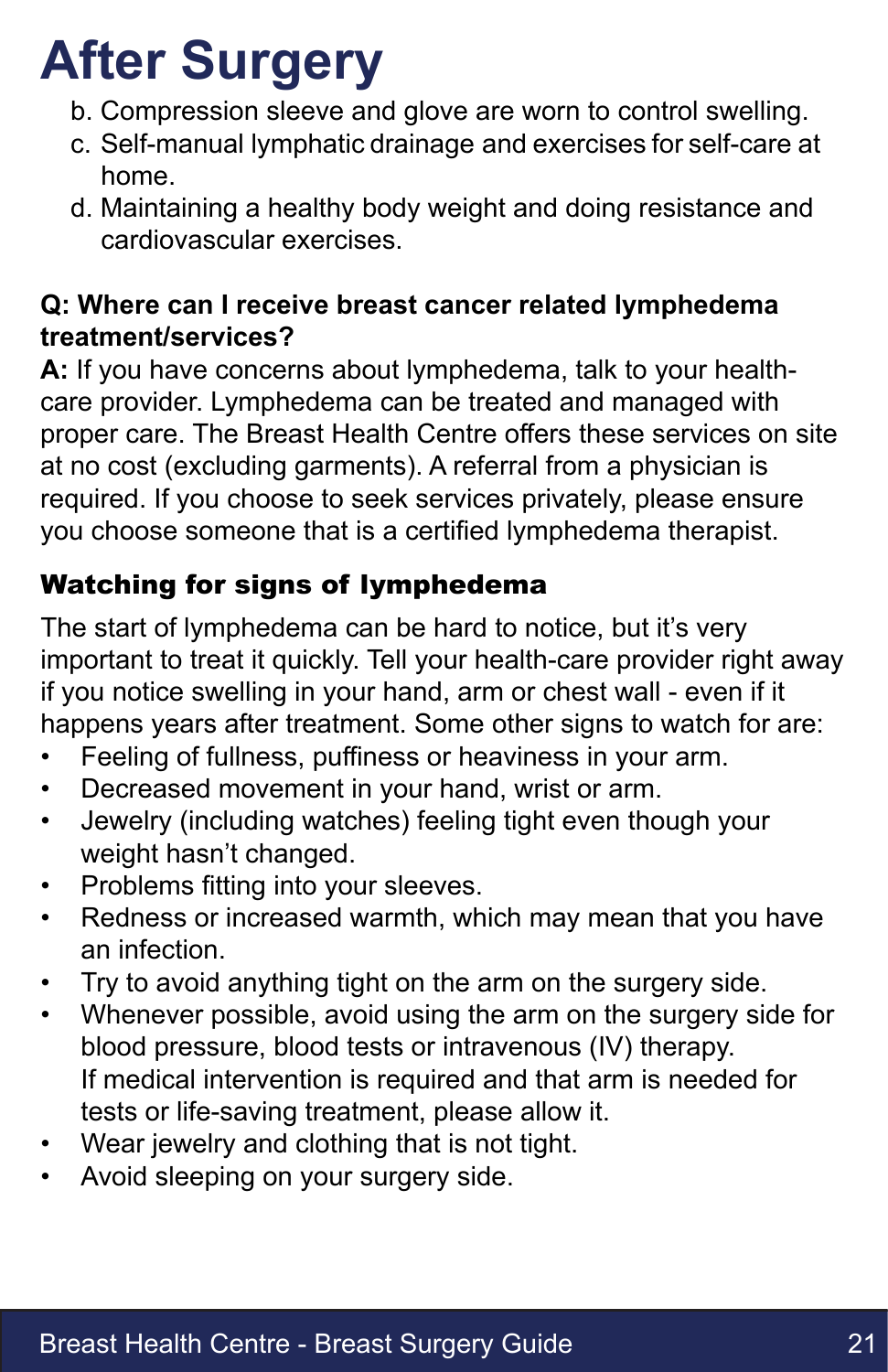#### **Learning More about Lymphedema**

Research continues to develop regarding recommended precautions breast cancer patients should take when blood pressure tests, blood draws, injections and IVs are required. Currently, we know that lymphedema cannot be prevented, but there are guidelines to reduce the risk of it developing. Lymphedema treatment should be individualized by your certified lymphedema therapist and health care providers. Discuss your risk of developing lymphedema with your nurse/doctor or ask to be referred to a certified lymphedema therapist.

For more information visit [www.sharedhealthmb.ca/bhc](https://sharedhealthmb.ca/bhc) and click on Lymphedema treatment to view the *Your Guide to Breast Cancer Related Lymphedema* pamphlet and to watch the videos on lymphedema and arm exercises.

If you think you have signs or symptoms of lymphedema, contact your health-care provider right away. You can also contact a lymphedema therapist at the Breast Health Centre if you have any questions or concerns about lymphedema.

#### Emotional Recovery

There are many resources and supports available to you.

A social worker at the Breast Health Centre may help you link to other resources as needed. The social worker may also help with financial concerns, talking to your family about cancer, finding hope and rebuilding your life and other concerns.

Call the Breast Health Centre to arrange an appointment. For more information visit [www.sharedhealthmb.ca/bhc](https://sharedhealthmb.ca/bhc) and click on Psychosocial counselling.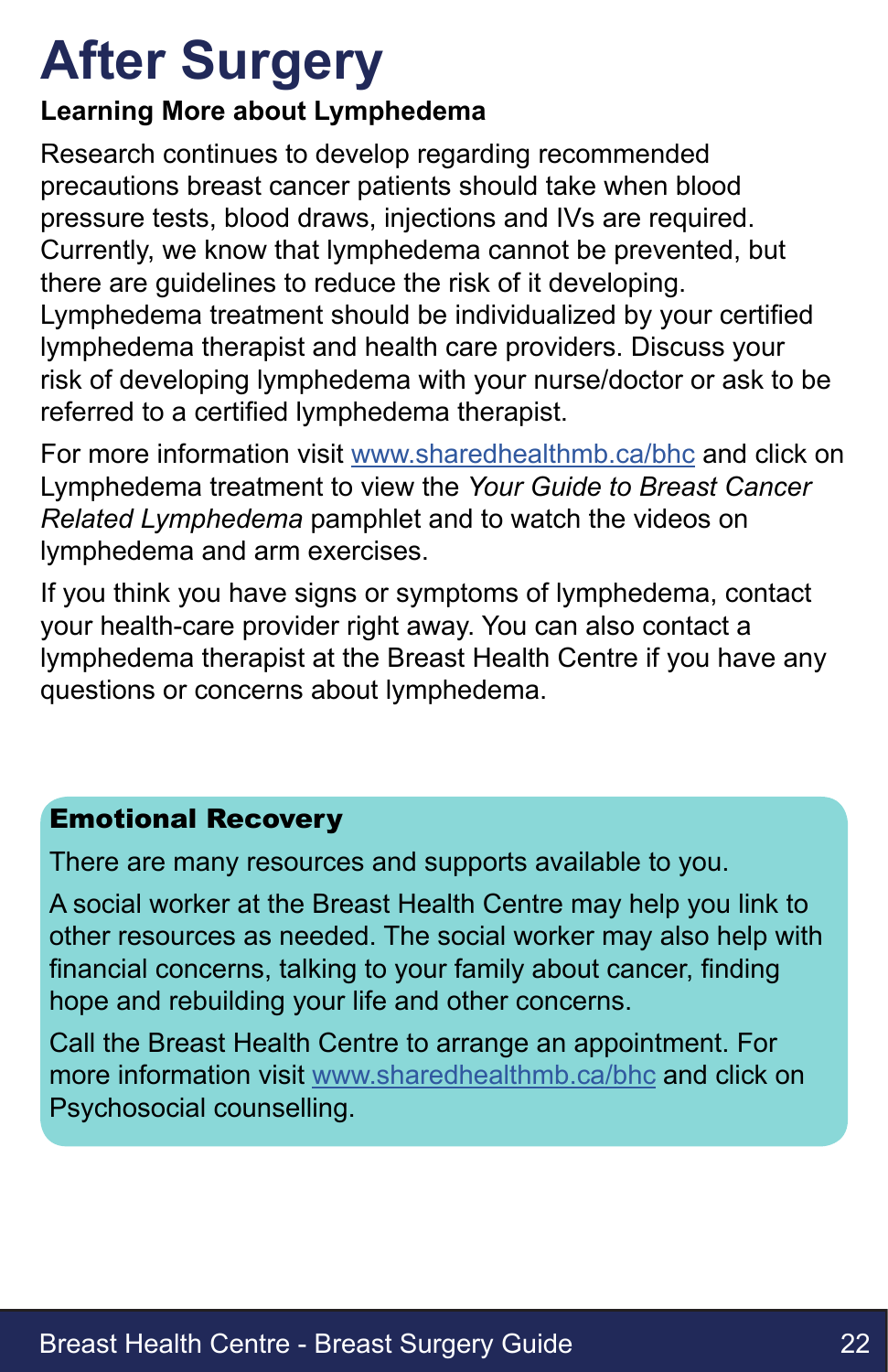# **After Surgery After Surgery**

#### **Breast & Gyne Cancer Centre of Hope (CancerCare Manitoba)**

Call the Breast and Gyne Cancer Centre of Hope to talk with a Breast Cancer Patient & Family Educator.

She can help you and your family learn about your cancer and treatment options so you can make informed decisions. Having good information can help you cope with your illness. You can ask to be matched with a breast cancer survivor (peer support) who will share their experience with you and provide you with support.

The Breast & Gyne Cancer Centre of Hope can provide information about the Manitoba Breast Prosthesis Program. Call Breast & Gyne Cancer Centre of Hope to arrange an appointment. For more information visit [www.cancercare.mb.ca/hope.](http://www.cancercare.mb.ca/hope)

#### Information Online

The Breast Health Centre's website has many resources that can help support you through treatment. Be sure to visit and bookmark [www.sharedhealthmb.ca/bhc](https://www.sharedhealthmb.ca/bhc).

Did you know your food choices can help boost your energy and immune system while you are in treatment? Visit our website and go to Nutrition services.

We offer a list of web resources and links for further information on many topics related to breast health, breast cancer, lymphedema and more.

Consider visiting these websites for information on programs and services related to breast cancer and breast health:

| <b>Breast and Gyne Centre of Hope WWW.cancercare.mb.ca/hope</b> |                      |
|-----------------------------------------------------------------|----------------------|
| <b>CancerCare Manitoba</b>                                      | www.cancercare.mb.ca |
| <b>Canadian Cancer Society</b>                                  | www.cancer.ca        |